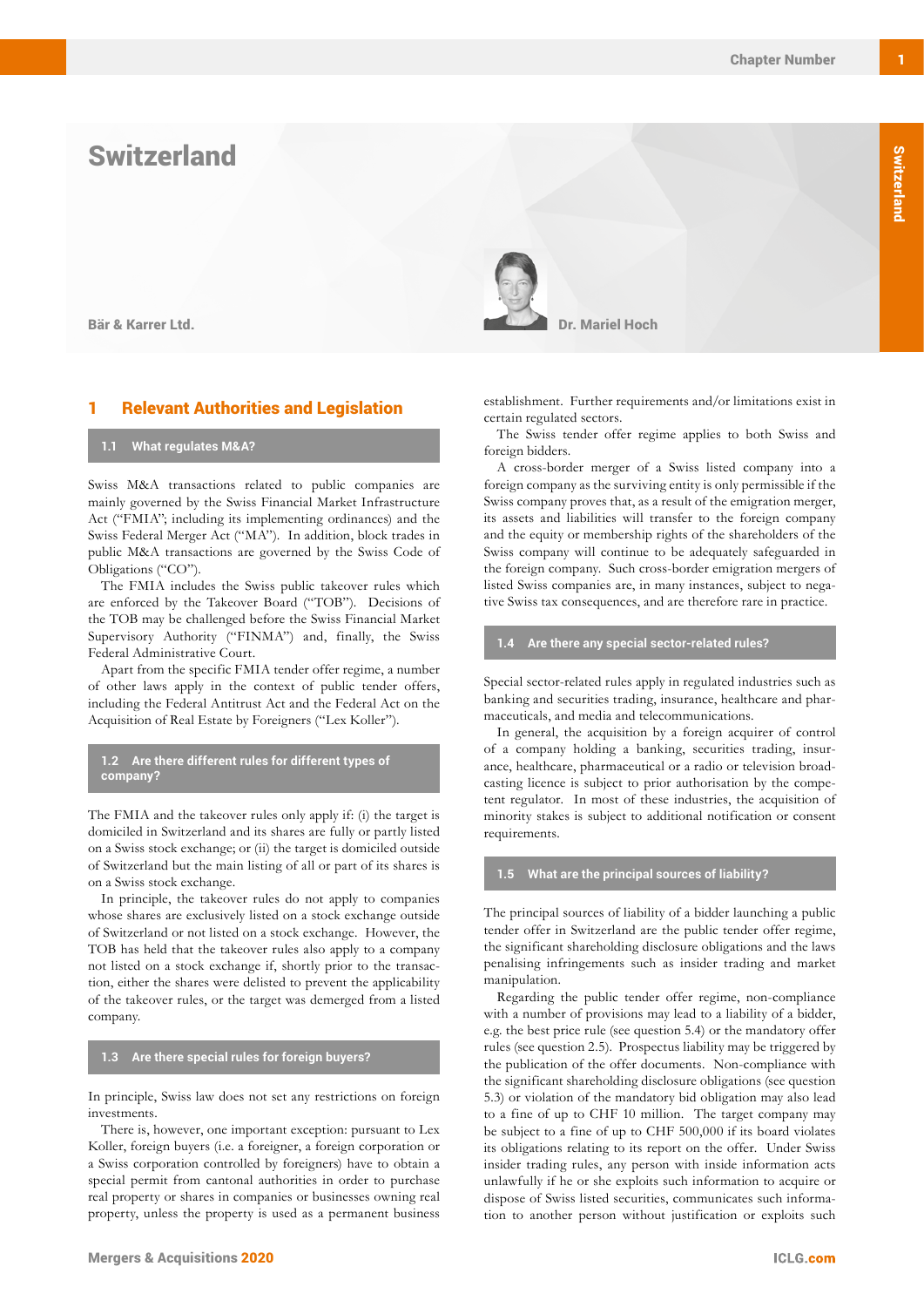information to make a recommendation to another person. Under the FMIA, price and market manipulation are also a punishable offence; more precisely, the wilful dissemination of misleading information and the execution of any buy or sale orders that give false or misleading signals in relation to listed securities.

# 2 Mechanics of Acquisition

## **2.1 What alternative means of acquisition are there?**

The classic method of acquiring a Swiss public company is a public tender offer by a Swiss or foreign company for the purpose of acquiring equity capital of the target. In exchange for the target shares, the bidder can offer shares, cash, or a combination thereof.

Alternatively, control over a Swiss company may also be obtained: (i) by purchasing a controlling block of shares from the previous shareholder(s) (subject to an opting-out from the mandatory bid obligation); (ii) by acquiring a business (assets and liabilities) or by a transfer of assets according to the MA; (iii) by participating in a major share capital increase (again, subject to an exemption or opting out from the mandatory bid obligation); or (iv) by a merger. In this country chapter, only public tender offers are specifically discussed.

## **2.2 What advisers do the parties need?**

Both the purchaser and the seller are usually accompanied by legal, financial, accounting and tax advisers, and often also communications advisers. Specialised law firms regularly draft the tender documents and liaise (in a public takeover scenario) with the TOB, while financial advisers (such as major Swiss banks and a number of specialised finance and audit firms) perform, among others, corporate services or deliver fairness opinions and other valuations.

#### **2.3 How long does it take?**

The time schedule for public M&A transactions is to a large extent regulated. Once an offer has been pre-announced, the offeror must publish the offer prospectus within six weeks. If the offeror must obtain clearances from competition or other regulatory authorities prior to the formal publication of the offer, the Takeover Board may extend the six-week period. Prior to announcing the offer, the offeror must appoint a review body to assess the offer and issue a report as to whether the offer complies with takeover law and whether financing is in place. The Takeover Board will publish its decision regarding the compliance of the offer typically on the date of publication of the prospectus. Following the publication of the offer prospectus, a cooling-off period of generally 10 trading days applies, during which a qualified shareholder may join the takeover proceedings as a party and appeal against the decision of the Takeover Board (first before the Takeover Board and, thereafter, the FINMA and the Federal Administrative Court). The main offer period typically lasts between 20 and 40 trading days and may be shortened or extended in specific situations with the consent of the Takeover Board. On the trading day following the end of the offer period, the bidder must publish the provisional interim results of the offer. The definitive interim result must be published no later than four trading days following the end of the offer period, and must specify whether the conditions

of the offer have been met or waived. If the offer has been successful, the offer must be open for acceptance during an additional acceptance period of 10 trading days after publication of the definitive interim result. The final result of the offer must be published again on a provisional basis on the trading day following the end of the additional acceptance period. In its final form, it must be published no later than four trading days following the end of the additional acceptance period.

## **2.4 What are the main hurdles?**

The main hurdles for execution of a public tender offer are: (i) the execution of a confidentiality and (typically) stand-still agreement between the potential bidder and the target company; (ii) the due diligence process; (iii) the approach of the main shareholders of the target company to purchase shares or obtain irrevocables prior to the offer; (iv) the execution of a transaction agreement between the bidder and the target company; as well as (v) the pre-announcement and publication of the prospectus (see question 2.3).

#### **2.5 How much flexibility is there over deal terms and price?**

Voluntary tender offers may be made for any securities of the target company, subject to various conditions (see question 7.1). However, in cases where a voluntary tender offer would – if successful – result in a change of control offer, i.e. the offeror passes the threshold for a mandatory offer, the offer must be extended to all listed shares of the target company and comply with the minimum and best price rules (see question 5.4). According to the mandatory offer regime, anyone who acquires more than one-third of the voting rights of a Swiss listed company is obliged to make an offer for all of the listed shares of the company, barring specific ad hoc exceptions granted by the Takeover Board. Thereby, the consideration must consist of cash or contain an all-cash alternative (see question 2.6) and the offer price must comply with the best price rule (see question 5.4). However, the target entity may have opted out of the mandatory offer regime (opting-out) or increased the threshold to up to 49 per cent of its voting rights (opting-up). Partial tender offers not aiming to exceed the mandatory offer threshold are not subject to minimum price rules but must respect the best price rule (see question 5.4).

**2.6 What differences are there between offering cash and other consideration?**

As consideration, an offeror may offer cash or (listed or non-listed) equity securities, or a combination thereof. If the securities offered in exchange are not listed, or if the market for such securities is deemed illiquid, a valuation must be prepared by the review body in order to allow an assessment as to whether or not the minimum price rule is adhered to (see question 2.2). In the case of an exchange offer, the prospectus includes more information about the offeror, its operations and results, as well as details about the shares offered in exchange. In mandatory offers, an all-cash alternative must always be offered. With respect to change of control offers, an all-cash alternative must be offered if the offeror has purchased at least 10 per cent of the target shares for cash during the 12-month period preceding the announcement of the exchange offer. If the offeror acquires any target shares for cash during the period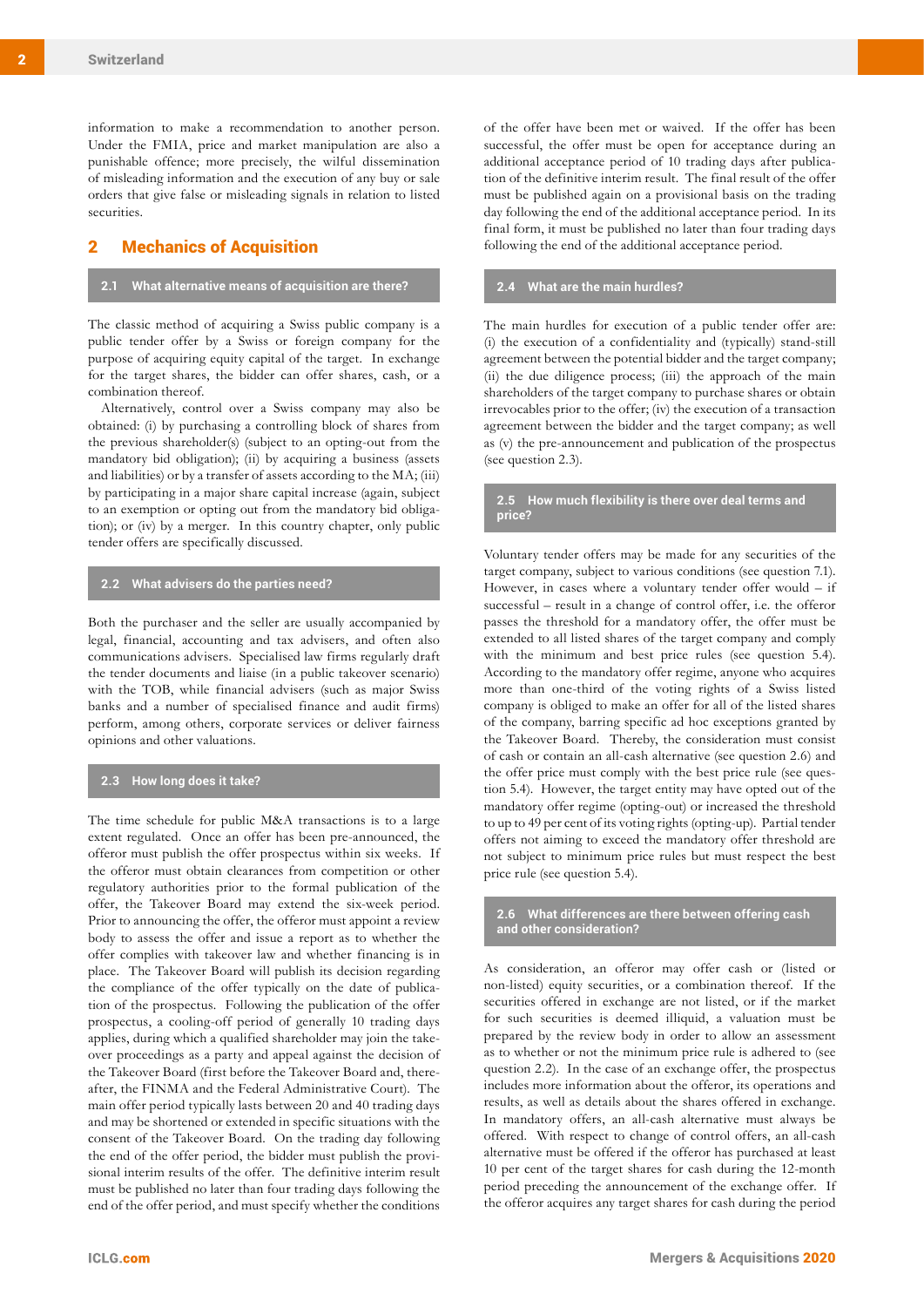between the announcement of the offer and the settlement of the offer, the offeror must provide for an all-cash alternative for all recipients of the offer. However, the all-cash alternative may be less valuable than the share offer, provided that both considerations fulfil the minimum price rule (see question 5.4). Once the offer is settled, the offeror may purchase target shares for cash within the limits of the best price rule (see question 5.4).

#### **2.7 Do the same terms have to be offered to all shareholders?**

The offeror must treat all shareholders of the target company equally. While the offer price may be fixed at the discretion of the offeror (barring, if applicable, the minimum price rule – see question 5.4), the principle of equal treatment requires that all shareholders of the target company are entitled to get the best price paid (see question 5.4). Furthermore, equal treatment extends to different classes of equity instruments in that the offer must cover all classes of listed shares of the target company with the exception of financial instruments. Prices offered for different classes of shares and financial instruments must preserve an equitable ratio. If a partial offer is made, the tendered shares must be taken into account on a *pro rata* basis.

#### **2.8 Are there obligations to purchase other classes of target securities?**

In the event of a mandatory offer, the offeror must make an offer for all listed securities of the target company. Thereby, all classes of listed securities must be treated equally, i.e. the prices offered for each class of shares must preserve an equitable ratio (see question 2.7).

## **2.9 Are there any limits on agreeing terms with employees?**

According to the ordinance against excessive compensation in listed stock companies, severance payment agreements concluded with the company's board and top executives may be inadmissible and even result in criminal liability. Moreover, transaction premiums, i.e. certain commissions to board members and top executives in connection with M&A transactions, are equally regarded as illegal by law, and board and top executive compensation is subject to the shareholders' approval.

If the public tender offer is successful, selected employments may be perpetuated, provided that both the bidder and the employee agree. The main terms of such agreements must be disclosed in the target's board report related to the offer. Moreover, if the employees hold shares of the target company, the employment terms should be scrutinised to ensure that there is no hidden share premium. The best price rule (see question 5.4) is also applicable in connection with employee shares or stock option plans.

**2.10 What role do employees, pension trustees and other stakeholders play?**

M&A transactions are not subject to the approval of employees, pension trustees and other stakeholders. There is, however, an obligation to inform/consult employees in the case of an asset deal qualifying as business (or business unit) transfer, where employees are granted the right to refuse to be transferred to the acquirer. If they do not refuse, their employment agreements are automatically transferred to the acquirer. Should they refuse, their employments will automatically end upon lapse of the statutory notice period. Moreover, in the case of mass redundancies, the employees must also be given the opportunity to make proposals on how to avoid or minimise such consequences and, under certain circumstances, to negotiate a social plan.

## **2.11 What documentation is needed?**

Before granting access to due diligence materials, the offeror and the target company normally conclude a confidentiality (and stand-still) agreement. Subsequently, a transaction agreement is concluded preceding the announcement of the offer. Prior to the offer, the offeror may seek irrevocable tender commitments from, or conclude share purchase agreements with, significant shareholders.

Under the Swiss takeover rules, the offeror may inform the market of its intention to launch a tender offer in a pre-announcement before the offer is actually made. This announcement must contain information about the offeror and the target company, the target equity securities, the offer price, the expected date of publication of the offer and its duration, and conditions attached to the offer. The offer prospectus contains additional information on the offeror, the financing, the offer price, the target securities and the target company. It also includes the report of the review body. In case the target's equity securities are deemed illiquid, the offeror must publish a valuation by the independent review body. In friendly takeovers, the prospectus usually includes the report on the offer of the target company's board of directors, in most cases supported by a fairness opinion by an independent provider. In hostile tender offers, this report is not included in the offer prospectus but must be published no later than 15 trading days following the publication of the offer prospectus. The interim and final results of the public tender offer must be published. All offer documents must be drafted in German and French. Non-Swiss offerors often choose to provide an English version voluntarily.

#### **2.12 Are there any special disclosure requirements?**

Specific disclosure requirements exist for both the pre-announcement and the offer prospectus (see question 2.11). Upon release of the pre-announcement, the offer prospectus must be published within six weeks, both electronically and on the bidder's webpage. In cases where the closing date of the latest financial statements of the target dates back more than six months at the end of the offer period, the target board's report on the offer must include interim financial statements. In addition, the target board must confirm that there have been no material changes in the financial situation of the company since the closing date of the last published financial statements.

The bidder must confirm in the offer prospectus that it has received no information about the target company, either directly or indirectly, from the latter that is not in the public domain and which may have a critical influence on the decision of the recipients of the offer.

#### **2.13 What are the key costs?**

A public tender offer entails fees of the review body (between CHF 70,000 and CHF 180,000, assuming no valuation is required), a fee of the Takeover Board (between CHF 25,000 and CHF 375,000), a commission per tendered share payable to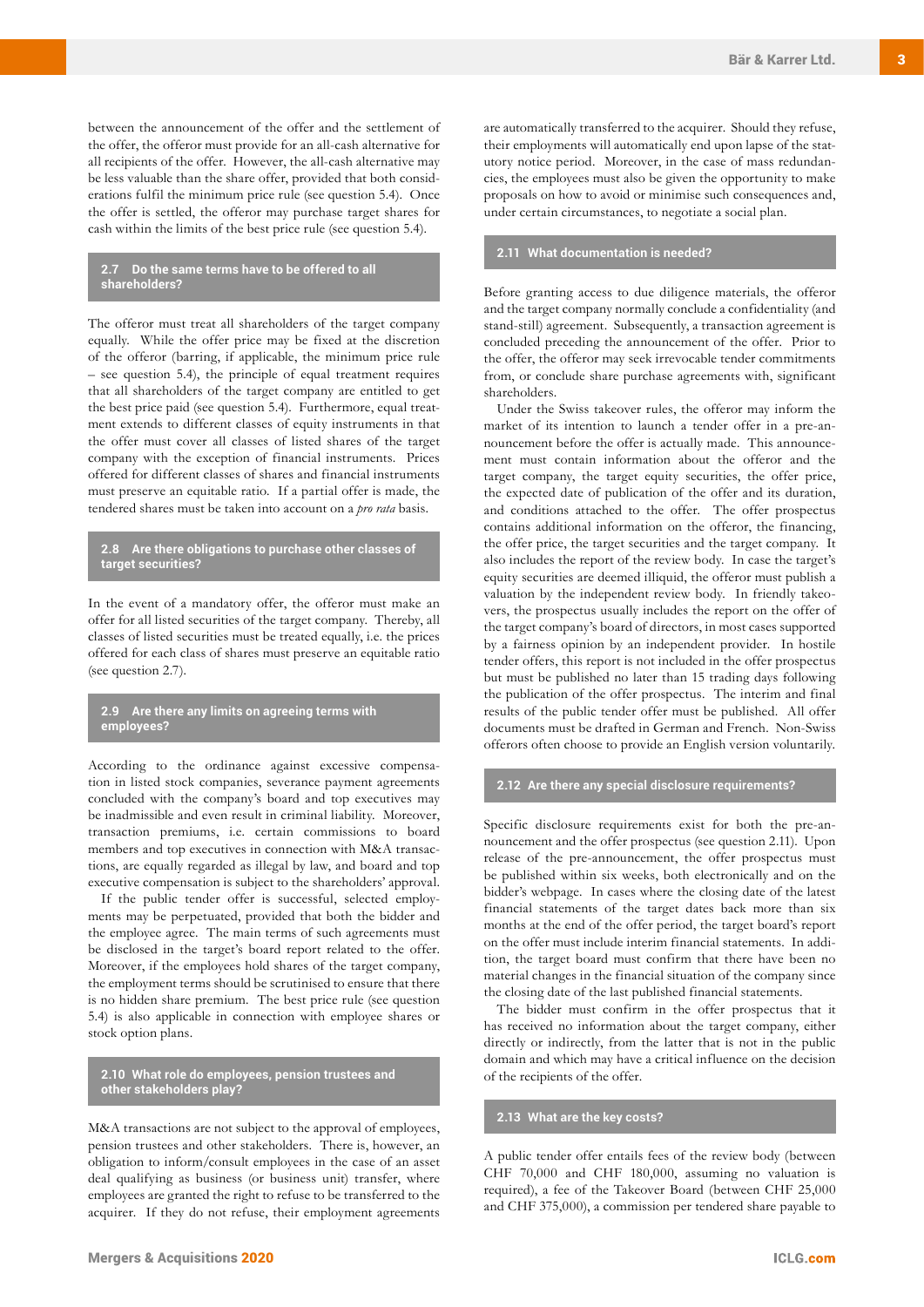the depository banks and fees payable to the provider of a fairness opinion (between CHF 150,000 and CHF 2,000,000). In addition, advisers' fees and the Swiss transfer stamp duty of 0.15 per cent will arise.

#### **2.14 What consents are needed?**

Besides clearance from competition or other regulatory authorities prior to launching the offer, both approval of the offer prospectus and the report of the target's board of directors by the Takeover Board are required. The offeror normally provides the Takeover Board with a draft as early as possible to prevent it from asking for amendments after publication, which would need to be published again. The Takeover Board will typically publish its decision regarding the compliance of the offer on the date of publication of the prospectus.

#### **2.15 What levels of approval or acceptance are needed?**

Swiss rules on public tender offers do not require a specific level of acceptance. Except in mandatory offers, the bidder may, however, make the offer conditional upon a minimum acceptance threshold. There is also no requirement for a shareholder approval under the Swiss public tender offer regime. However, public takeovers by way of exchange offers require that the shareholders of the offeror increase the share capital of the company, in order to issue the shares offered as consideration. Furthermore, the articles of association of the target company may contain defensive measures such as transfer restrictions. In this case, the offeror will normally make its offer conditional upon the abrogation of such provisions by the shareholders' meeting.

#### **2.16 When does cash consideration need to be committed and available?**

Upon expiration of the additional acceptance period, a public tender offer must be settled within 10 trading days, unless the settlement is subject to certain unfulfilled conditions that have not been waived (see question 7.1). The cash consideration needs to be available at the settlement date. In the offer prospectus, the offeror must demonstrate that all required steps to ensure the availability of the cash consideration at the settlement date have been taken and the review body must confirm availability of funds. Consequently, any debt funding must be firmly committed prior to the release date of the offer prospectus. In practice, the offeror will typically already be seeking a firm commitment on the date of the pre-announcement of the offer.

## 3 Friendly or Hostile

## **3.1 Is there a choice?**

The offeror is not obliged to notify either the Takeover Board or the target board of an offer prior to the public announcement. An offer that is supported by the target board is referred to as a friendly offer, whereas an offer which does not carry the recommendation of the target board is labelled as hostile. The FMIA regulates public takeovers irrespective of this categorisation.

**3.2 Are there rules about an approach to the target?**

In principle, there are no rules about the approach to the

target company. As long as the threshold triggering a mandatory public tender offer (typically 33 1/3 per cent) is not passed, creeping tender offers, where a stake is steadily built up, do not fall within the ambit of the Swiss takeover rules. However, such a tactic is difficult to pursue due to the disclosure obligations of significant shareholdings (see question 5.3).

## **3.3 How relevant is the target board?**

The view of the target board determines the categorisation of the offer as friendly or hostile (see question 3.1). First of all, the support of the target board is required in order to conduct a due diligence process prior to launching an offer. Although target board support is not essential for success, a recommended bid is more likely to succeed, all other terms being equal. During the course of an offer, the target board may not take defence measures (see question 7.2). In this context, it should, however, be noted that there are still permissible manoeuvres to defeat a hostile bidder – e.g. by searching for a white knight – especially if they are put into place before a bid surfaces. In addition, the report of the target board (see question 2.11) serves as guidance for the shareholders of the target company regarding the acceptance of the offer.

## **3.4 Does the choice affect process?**

The principal distinction between a friendly and a hostile transaction is that in hostile tender offers, no access to due diligence is granted and the report of the target board is not included in the offer prospectus but must be published no later than 15 trading days following the publication of the offer prospectus (see question 2.11). Consequently, the review of the offer documents by the Takeover Board takes longer in hostile situations. Furthermore, hostile takeovers may envisage defensive measures of the target company as main hurdles of the transaction.

## **Information**

# **4.1 What information is available to a buyer?**

Even if the target company does not allow a due diligence process, the potential purchaser can still access certain information. First of all, the Commercial Register provides for elementary and publicly accessible details of each registered company, especially the company's articles of association and any documentation relating to the registration. Notices of significant shareholdings (see question 5.3) are published on the internet platform of the concerned stock exchange. The annual reports – including financial statements and the auditor's report – are publicly available. According to the listing rules of the SIX Swiss Exchange ("SIX"), issuers are required to include a corporate governance report in their annual report and to publish price-sensitive information by means of press releases (see question 4.2) which are meant to be published on the websites of the respective issuer and the SIX. Further information is available in the patent, trademark, tax, land and debt enforcement proceedings registers, partly subject to certain restrictions. Finally, in cases where the target has granted due diligence materials to competing bidders, reasonable access to the same information must also be provided to any other bidder.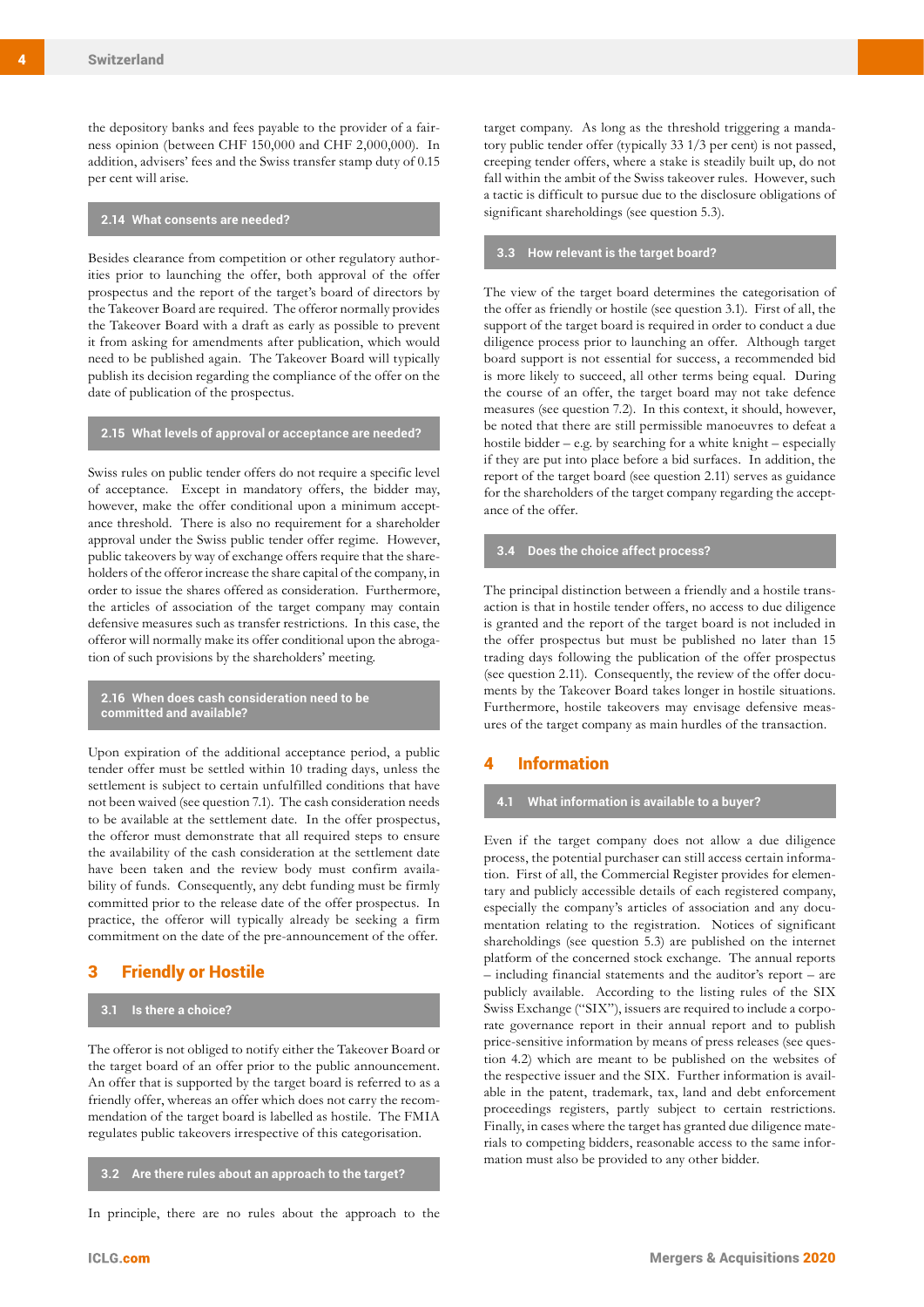## **4.2 Is negotiation confidential and is access restricted?**

According to the listing rules of the SIX, listed companies are, in principle, required to promptly disclose price-sensitive, non-public information relating to their business activities. However, the listing rules grant exemptions and allow the companies to postpone disclosure in takeover negotiations, provided that confidentiality is strictly maintained. In the event of an information leak, the market must be informed immediately. In the absence of such a leak, the target board is not obliged to disclose the intention of the potential offeror to launch an offer. Furthermore, potential bidders are allowed to contact target shareholders prior to the offer announcement, provided that a disclaimer indicates that inside information may not be exploited. Corresponding disclosures and the disclaimer must be documented by the person giving the information. Usually, the target shareholders are thereby asked to enter into confidentiality agreements in advance.

## **4.3 When is an announcement required and what will become public?**

In the absence of a leak, the target board is not obliged to disclose the intention of the potential offeror to launch an offer. Thereby, the takeover parties are free to negotiate the terms of the transaction without any disclosure obligations. In the event of an information leak, i.e. in cases where the intended transaction becomes public, the market must be immediately informed. Disclosure must be made in order to ensure the equal treatment of all market participants. Depending on the content of the leak, the disclosure must be sufficient to deal with the leaked information. Updates may be required in the case of further leaks.

## **4.4 What if the information is wrong or changes?**

The Swiss takeover regime requires the offeror and the target company to disclose truthful and thorough information regarding the public tender offer in the offer prospectus respectively in the target board's report. It also imposes an ongoing obligation to supplement the offer documents until expiration of the acceptance period. Once announced, the offeror is generally not entitled to withdraw or amend the offer to the detriment of the target shareholders. However, the offeror may, under certain conditions, make the offer conditional upon the absence of material adverse changes in the target's business (see question 7.1).

## 5 Stakebuilding

#### **5.1 Can shares be bought outside the offer process?**

The offeror may buy shares (on and off exchange) outside the public tender offer process prior to and after the launch of the offer. However, cash purchases outside the offer process may result in an obligation of the offeror to add a cash alternative to a voluntary exchange offer and affect the offer price in reference to the best and minimum price rules (see question 5.4).

#### **5.2 Can derivatives be bought outside the offer process?**

Derivatives may be bought outside the public tender offer

process. In particular, employee options or similar instruments may be acquired. Again, such purchases are subject to the minimum and best price rules (see question 5.4).

**5.3 What are the disclosure triggers for shares and derivatives stakebuilding before the offer and during the offer period?**

According to the FMIA, any person who reaches, exceeds or falls below three, five, 10, 15, 20, 25, 33 1/3, 50 or 66 2/3 per cent of the voting rights of the target company must notify the relevant company and stock exchange. Shares, acquisition positions and sale positions build separate disclosure units. This regime also covers financial instruments which provide for cash settlement and applies to acting in concert and indirect purchases. Consequently, (except for a large single block trade) it is impossible to build up or accumulate a substantial hidden stake prior to an offer in a lawful manner.

From publication of the pre-announcement, if any, or the offer prospectus until expiry of the additional acceptance period, all parties in a takeover proceeding and qualified shareholders (i.e. shareholders holding at least three per cent in the target company) must disclose individually and on a daily basis (by noon on the following trading day) all transactions in securities relating to the offer to the Takeover Board and the Disclosure Office of the SIX.

#### **5.4 What are the limitations and consequences?**

Generally, the offeror is obliged to offer a price that equals at least the price paid for securities of the target company between the announcement of the offer and the date that is six months from the expiration of the additional acceptance period (best price rule). In mandatory offers, the offer price must be at least equal to the 60 days VWAP (if the stock is liquid) or the highest price paid for securities of the target company by the offeror in the last 12 months preceding the offer, whichever is higher (minimum price rule). Consequently, in cases where the bidder pays a higher price before or outside the offer, it is required to equally offer such a higher price in its public tender offer.

## **Deal Protection**

#### **6.1 Are break fees available?**

Both takeover parties can agree on break fees, unless they will result in coercing shareholders to accept the offer. As a rough guide, they should not exceed the costs in connection with the offer (see question 2.13). The parties must also disclose such agreements in the offer documents.

#### **6.2 Can the target agree not to shop the company or its assets?**

The target board may lawfully agree to refrain from soliciting offers in competition with a recommended offer (no shop). However, the right to react to unsolicited offers must be retained to the extent required by the board's fiduciary duties, including the disclosure of non-public information to, or negotiate with, the unsolicited offeror (fiduciary out).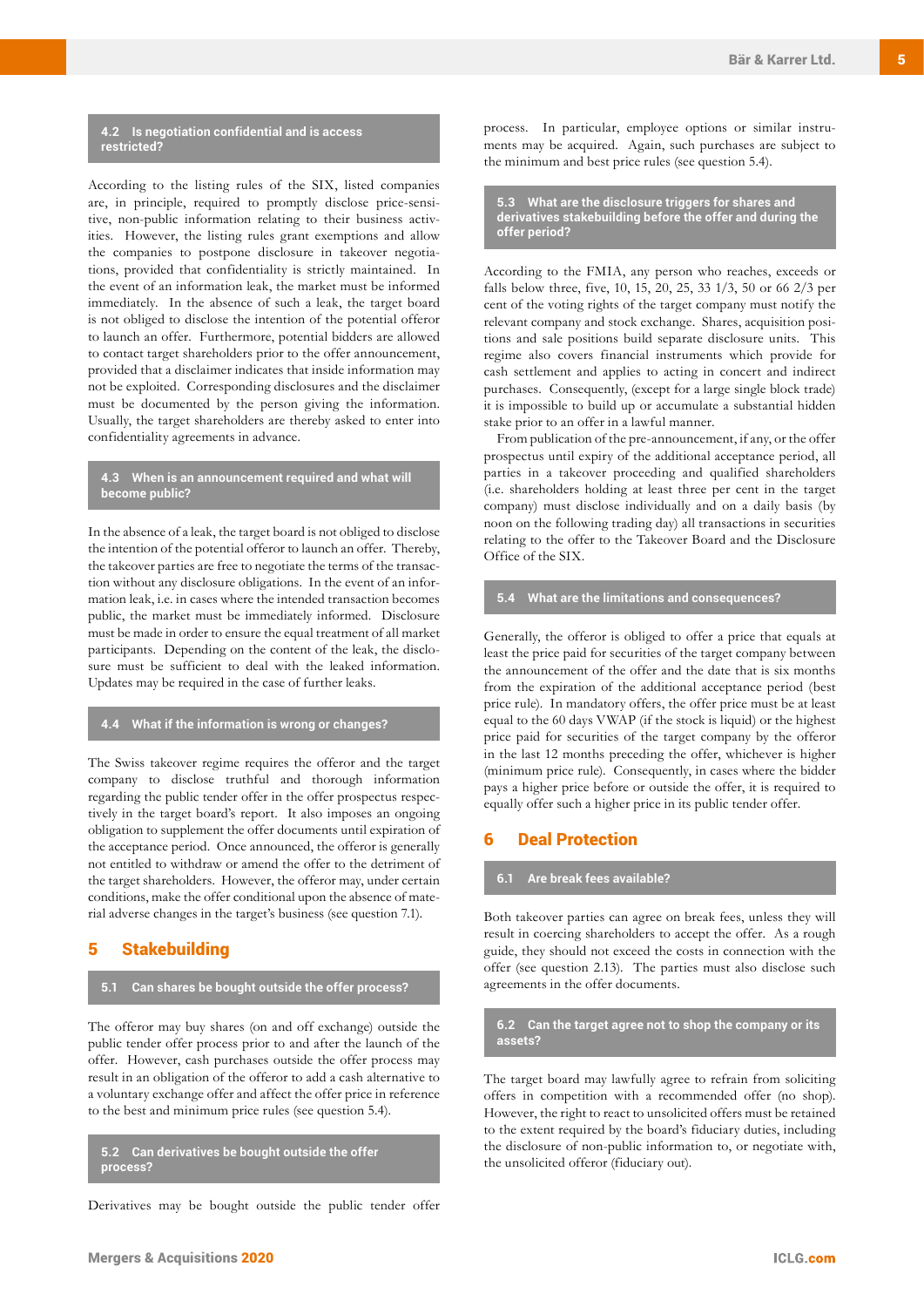#### **6.3 Can the target agree to issue shares or sell assets?**

Both the Swiss takeover rules and the board's fiduciary duties limit undertakings by which the target board prejudices potential competing offers. In particular, the target board is not entitled to issue listed securities on the ground of an authorised capital increase under exclusion of subscription rights, unless the articles of association explicitly provide such a capital increase in the case of a public tender offer or the shareholders approve such an issuance during the offer.

#### **6.4 What commitments are available to tie up a deal?**

Swiss law limits the ability of an offeror to protect the envisaged takeover transaction. Generally, the target board is restricted from undertaking defensive actions regarding the public tender offer of an unsolicited offeror without the shareholders' approval. Shareholders accepting an offer can revoke their commitment in the event of a competing offer. The same applies to "irrevocables". The ability of the target board to pay break fees is also limited (see question 6.1). In order to discourage potential competitors, the offeror may build up a stake in the target company prior to the offer.

# 7 Bidder Protection

**7.1 What deal conditions are permitted and is their invocation restricted?**

Certain conditions may be attached to the offer. In the context of voluntary offers – i.e. change of control offers and purely voluntary offers – conditions are generally permissible if: (i) their satisfaction is outside the offeror's control; (ii) they are stated clearly, objectively and in a transparent way in the offer documents; and (iii) they do not require any actions from the target company that could be unlawful (e.g. a violation of the board's duties). If the offeror's participation is required to satisfy the conditions, the offeror must take all reasonable steps to ensure that they are met.

In mandatory offers, only a very limited number of conditions are accepted by the Takeover Board. Conditions are typically limited to: (i) regulatory approvals; (ii) no injunction or court decision; and (iii) the cancellation of any transfer or voting restriction in the target company's articles of association.

The offeror is not obliged to close the offer in the event that a condition is not met. In such a case, the offer can be withdrawn. However, the offeror may (and usually will) reserve the right to waive certain conditions upon lapsing of the offer period.

#### **7.2 What control does the bidder have over the target during the process?**

In a transaction agreement, the bidder may request the target company to conduct its business according to its ordinary course; any deviations may be subject to the bidder's consent. The ability of the target board to frustrate the public tender offer during the offer period is restricted by law. During the course of an offer, the target board may not enter into transactions which would have the effect of significantly altering the target's assets, liabilities or earning power without the prior approval of a shareholders' meeting. In particular, specific assets defined as crown jewels by the bidder cannot be disposed of or encumbered without shareholder approval. The offer may

also be made subject to the absence of specific material adverse changes in the target company's business. In friendly settings, such defensive measures are scarcely relevant.

#### **7.3 When does control pass to the bidder?**

In public tender offers, the effective control passes to the offeror upon settlement of the offer.

## **7.4 How can the bidder get 100% control?**

In situations where the offeror holds more than 98 per cent of the voting rights of the target company following the completion of a successful public tender offer, the offeror is entitled to request the cancellation of the remaining shares against payment of the offer price by way of a statutory squeeze-out according to the FMIA. The statutory squeeze-out procedure is a court procedure. The respective action must be filed within three months following the end of the additional acceptance period. It has been accepted by several cantonal courts that during such a three-month period, the offeror may continue to purchase additional target shares in order to reach the 98 per cent hurdle. The duration of the statutory squeeze-out procedure varies between four and six months.

In the event that following the completion of the public tender offer, the offeror holds more than 90 per cent of the outstanding voting rights but does not reach the 98 per cent threshold, minority shareholders may be forced out by way of a squeeze-out merger pursuant to the MA. In a squeeze-out merger, the target company is merged into an (often newly created) company, and the target shareholders may be forced to accept a cash compensation or any other form of consideration at the choice of the offeror, provided that the value is equal to the value of the target shares. Contrary to the situation in a statutory squeeze-out under the FMIA, the shareholders of the target company have an appraisal right in the event of a squeeze-out merger. The duration of the squeeze-out merger varies between two and three months.

## **Target Defences**

#### **8.1 What can the target do to resist change of control?**

In the case of an approach by a potential bidder, Swiss corporate law requires the target board to act in the best interests of the company. Depending on the interests of the company, offers must be examined. Typically, the board will not publicise any offers, but may determine to do so depending on the specific circumstances.

According to the SIX listing rules, the publication of non-public price-relevant information on a potential transaction may be suspended unless a leak occurs (see questions 4.2 and 4.3).

## **8.2 Is it a fair fight?**

In principle, the Swiss takeover regime requires equal treatment of all bidders by the target, especially regarding their access to information, in particular regarding due diligence. This jurisdiction restricts the target's efforts to predestine a white knight, since providing due diligence material to the preferred bidder obliges the target company to provide the same material to the unsolicited competing bidder.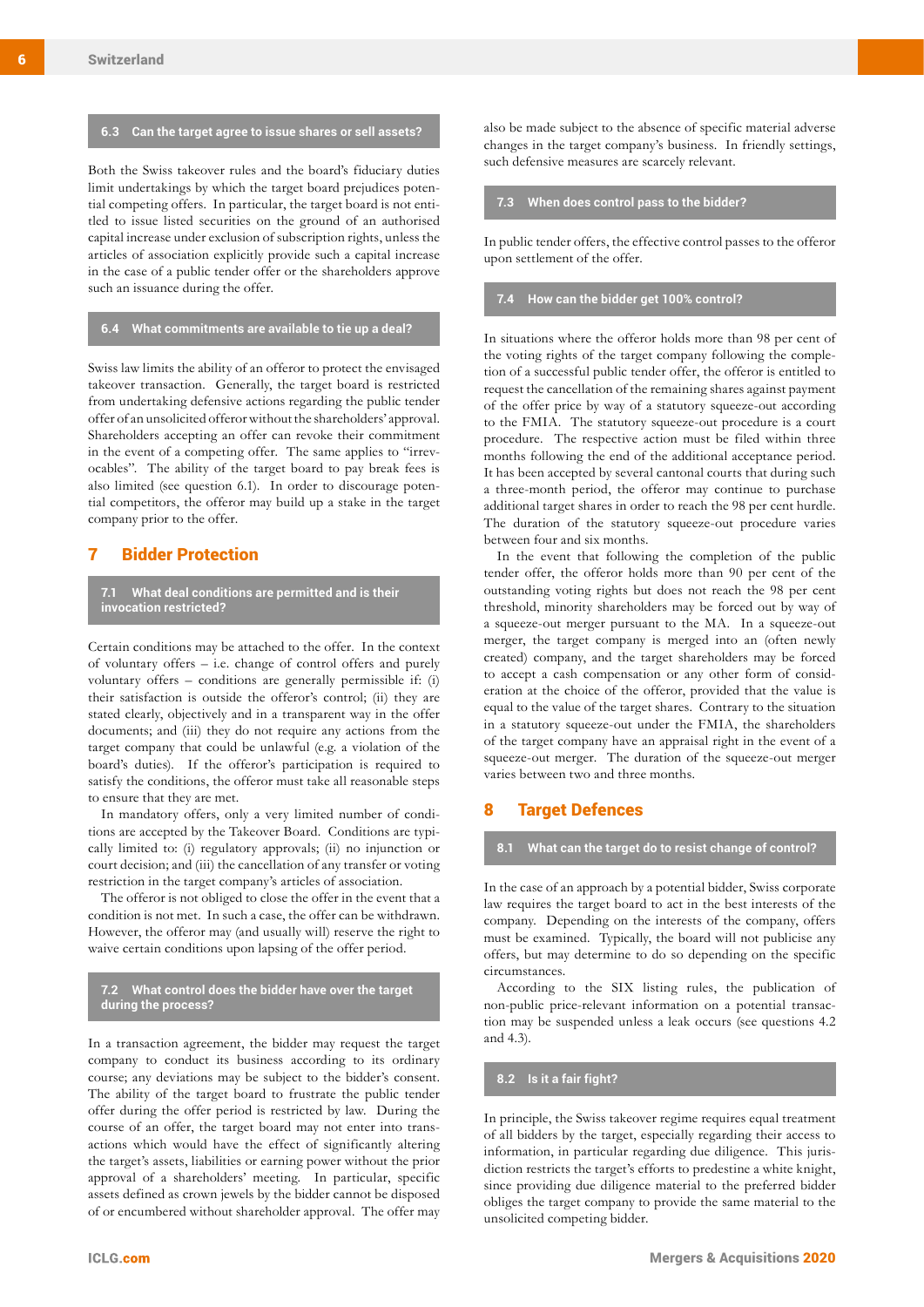Moreover, especially by protecting minority shareholders and limiting the ability to take frustrating actions, by allowing break fees to be paid (see question 6.1) as well as irrevocable tender commitments to be obtained, the Swiss takeover regime and the Takeover Board seek to create a level playing field in the market for corporate control. The shareholders of the target company must have free choice between competing tender offers.

Prior to the launch of a public tender offer, it is, however, possible to grant a period of exclusivity to a preferred bidder.

# 9 Other Useful Facts

## **9.1 What are the major influences on the success of an acquisition?**

Key to a successful M&A transaction is a clear business objective and measurable targets when making a strategic plan to acquire another entity or to merge. Factors such as timing, sound knowledge of the legal framework and pitfalls (due diligence) and clear and open communication to address the concerns of the shareholders are also crucial.

Potential buyers need to pay particular attention to shareholders holding more than 10 per cent of the target's shares, as they may prevent any subsequent squeeze-out merger pursuant to the MA, or shareholders holding at least three per cent of the target's shares as they may challenge any decision of the TOB or FINMA.

## **9.2 What happens if it fails?**

To gain effective control over a Swiss company, it is generally required to acquire more than 50 per cent of the voting rights represented at the company's general meeting. However, to pass certain important resolutions (e.g. restricting the transferability of registered shares, creating authorised or contingent share capital, increasing the share capital by way of capitalisation of reserves or against contributions in kind, restricting or cancelling shareholders' subscription rights, merging the company into another entity), at least 66 2/3 per cent of the voting rights and the majority of the share capital represented at the company's general meeting are required.

If the buyer does not itself meet the requirements of such a non-qualified or, if required, a qualified decision-making quorum, the buyer will need the support of other shareholders to pass resolutions. If the offer conditions contain a minimum acceptance threshold, the bidder is not required to close the offer if the conditions are not met. He may, therefore, walk away from the deal.

## 10 Updates

**10.1 Please provide a summary of any relevant new law or practices in M&A in your jurisdiction.**

No new laws or practices of particular note have been introduced in recent months. However, the law on stock companies, which forms part of the CO, is currently under review and several changes strengthening minority rights have been proposed. The changes are not yet final and will come into force in January 2021 at the earliest.